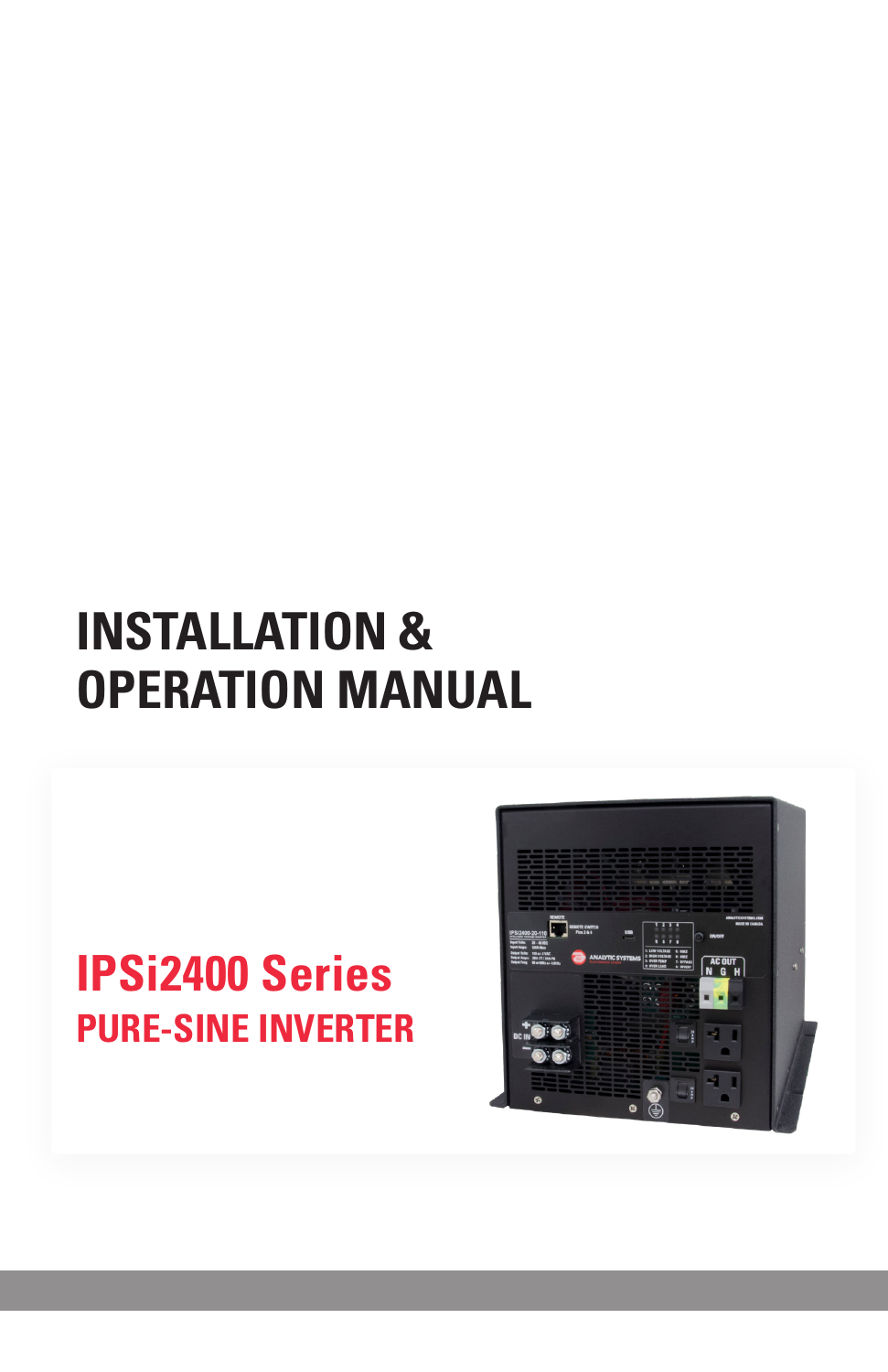### **INVERTER IMPORTANT SAFETY INSTRUCTIONS**

- 1. SAVE THESE INSTRUCTIONS This manual contains important safety and operating instructions for the inverter.
- 2. Do not expose the inverter to rain or snow.
- 3. Use of an attachment not recommended or sold by the inverter manufacturer may result in a risk of fire, electric shock, or injury to persons.
- 4. Do not disassemble the inverter; take it to a qualified serviceman when service or repair is required. Incorrect reassembly may result in a risk of electric shock or fire.
- 5. To reduce risk of electric shock, disconnect the inverter from the input power before attempting any maintenance or cleaning. Turning off controls will not reduce this risk.
- 6. Never place the inverter directly above a battery; gases from the battery will corrode and damage the inverter.
- 7. Never allow battery acid to drip on the inverter.

**GROUNDING AND AC POWER CORD CONNECTION INSTRUCTIONS** — Inverters should be grounded to reduce risk of electric shock. This inverter is equipped with a chassis grounding stud, and electric receptacles capable of accepting an equipmentgrounding conductor and a grounding plug.

#### **Medical Equipment Notice**

Analytic Systems does not recommend the use of their products in life support applications where failure or malfunction of this product can be reasonably expected to cause failure of the life support device or to significantly affect its safety or effectiveness. Analytic Systems does not recommend the use of any of its products in direct patient care. Examples of devices considered to be life support devices are neonatal oxygen analyzers, nerve stimulators (whether used for anesthesia, pain relief, or other purposes), auto-transfusion devices, blood pumps, defibrillators, arrhythmia detectors and alarms, pacemakers, hemodialysis systems, peritoneal dialysis systems, neonatal ventilator incubators, ventilators for both adults and infants, anesthesia ventilators, and infusion pumps as well as any other devices designated as "critical" by the U.S. FDA

**HEAVY DEVICE -** The IPSi2400 weighs approximately 50lbs. Please use appropriate safety measures when lifting or moving this device.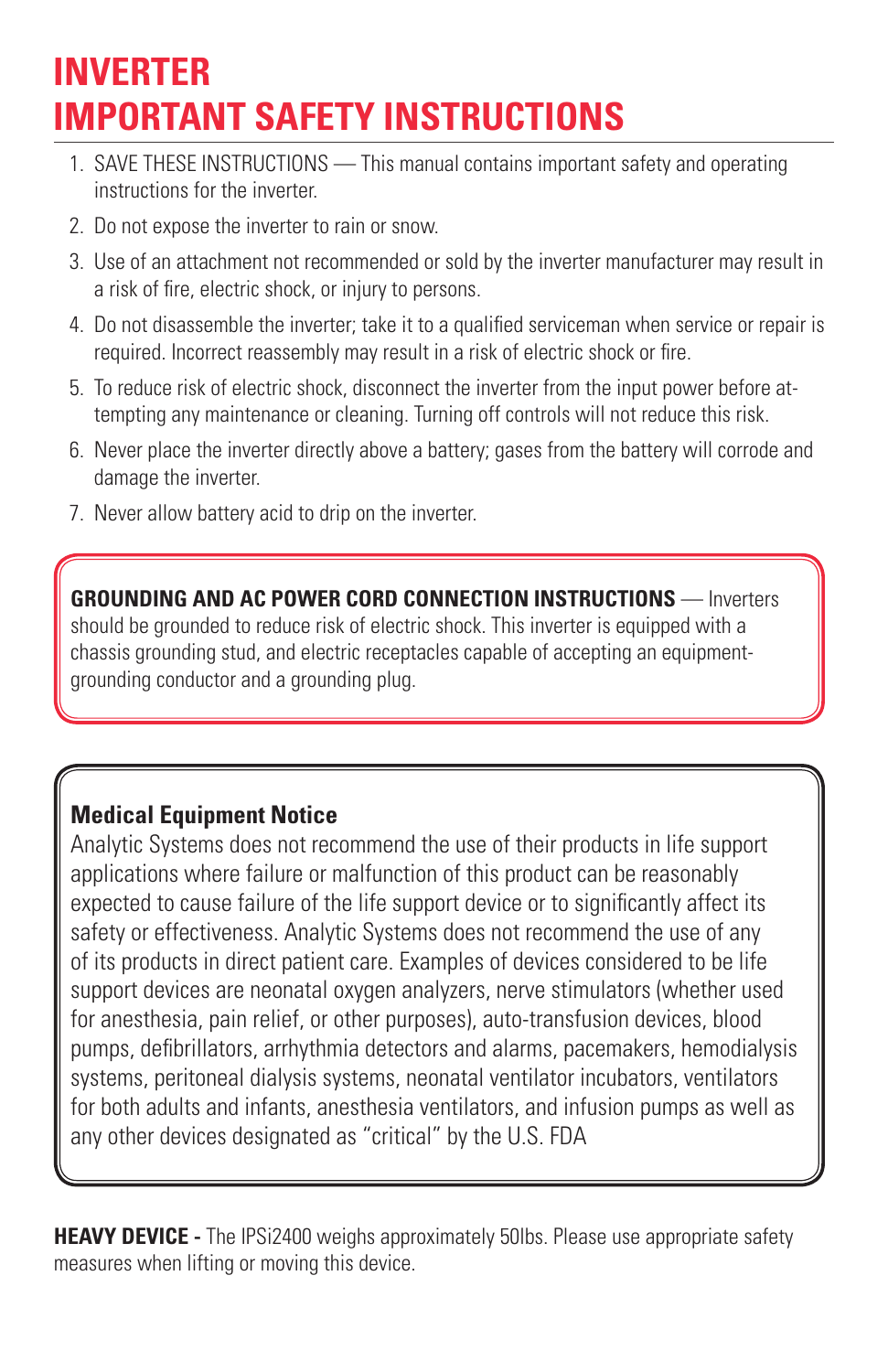# **TABLE OF CONTENTS**

- Front Cover
- Product Warnings and Advisories
- Table of Contents
- Introduction
- Box Contents
- Main Parts
- Operation
- Two-Stage Charging
- Installation
- Troubleshooting
- Specifications
- Warranty

Revised - September 20,2017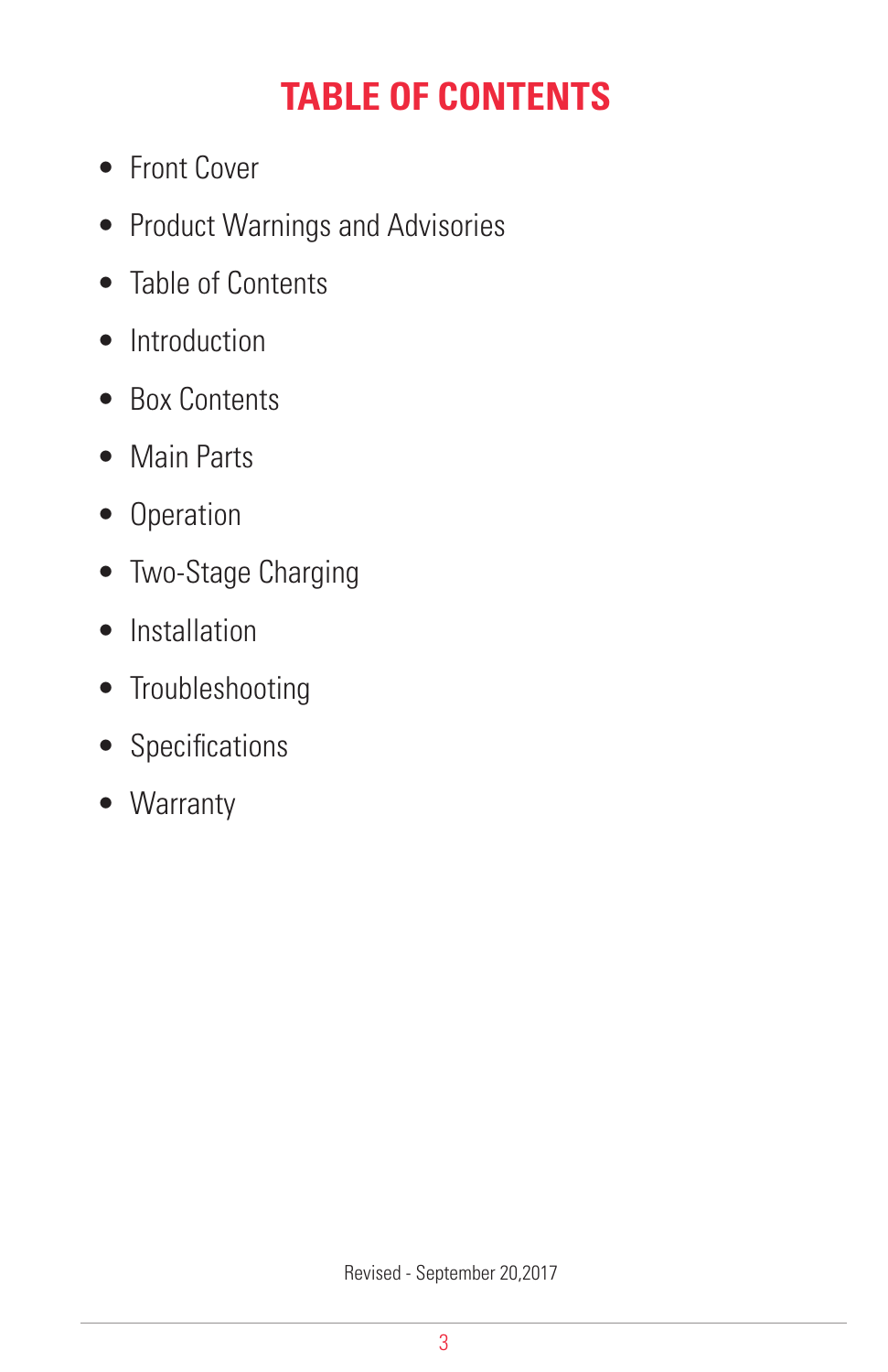### **Introduction**

The IPSi2400 series *Intelligent* Pure Sinewave Inverters are designed specifically for powering computers and other sensitive AC loads in rugged, mobile, off-grid environments. They produce pure sinewave power, identical to a conventional AC outlet.

Internally, the IPSi2400 is controlled by a sophisticated Digital Signal Processor (DSP) for optimal control and the most efficient operation possible. The heavy-duty Toroidal Power Transformer steps the low voltage AC produced by the Power MOSFET Transistors from 110 or 220 VAC at 50 or 60 Hz. Additional filtering on the outputs reduces and eliminates EMI noise that can interfere with sensitive communications equipment.

The front panel features standardized high current MIL connectors to provide a solid connection to the battery and to the AC load(s), they also allow for easy interchange between 1200, 2400, and 3600 watt models without rewiring.

Built for the safest operation possible, this unit features low voltage warning with shutdown circuitry to protect the DC power source. While the Inverter is safeguarded by high voltage and over temperature protection both with shutdown circuitry. All the alarm conditions can be monitored on the bright LED indicator display which can also be mirrored on the optional remote control panel.

Using the free-to-download *InverterWizard* software from Analytic Systems, you can select the unit's output frequency, adjust the voltage shutdown thresholds and view/record in depth operating data from any PC with a standard USB interface.

## **Box Contents**

The box you have received should contain the following:

- 1 IPSi2400 *Intelligent* Puresine Inverter
- 1 Compatible USB cable
- 1 Warranty Card
- This User Guide (A PDF copy can be downloaded from www.analyticsystems.com)
- Optional InverterWizard software can be downloaded from www.analyticsystems.com

*If anything is damaged or missing from your box, please contact your dealer or Analytic Systems for a replacement.*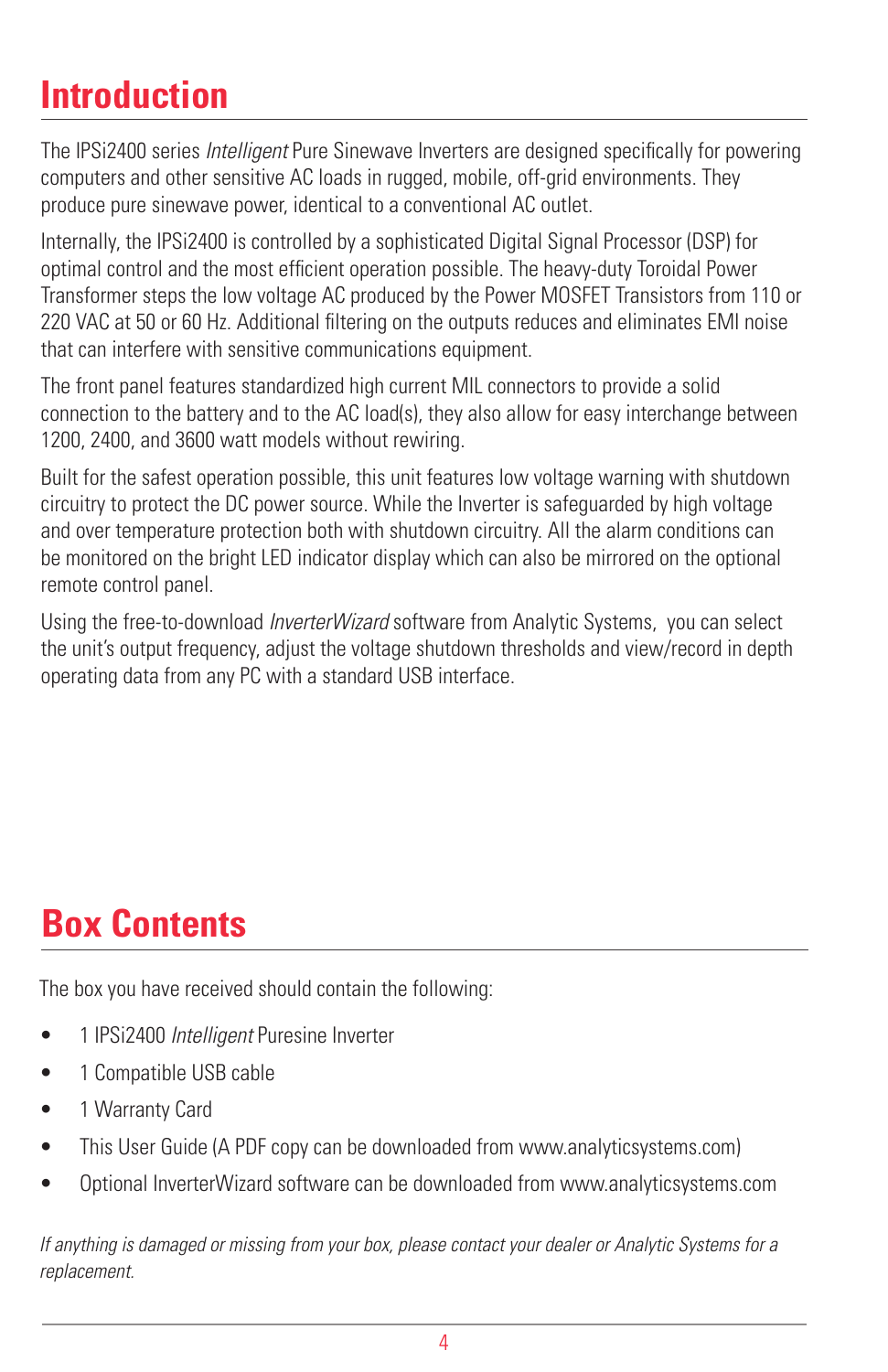### **Main Parts**



#### **Front Panel**

- 1. Remote Control Connection Port
- 2. MicroUSB Port
- 3. DC Input Connection: Marathon Power Stud Block (1/4" studs)
- 4. Chassis Grounding Stud
- 5. Indicator LEDs
- 6. Lighted ON/OFF button
- 7. AC Output Connection: Phoenix VDFK4 Terminal Block
- 8. AC Output Connection: 5-15 NEMA Outlet
- 9. Thermal Carling 20A Circuit Breaker
- 10. AC Output Connection: 5-15 NEMA Outlet

#### **Rear Panel (Not Pictutred)**

1. Thermostatic Cooling Fan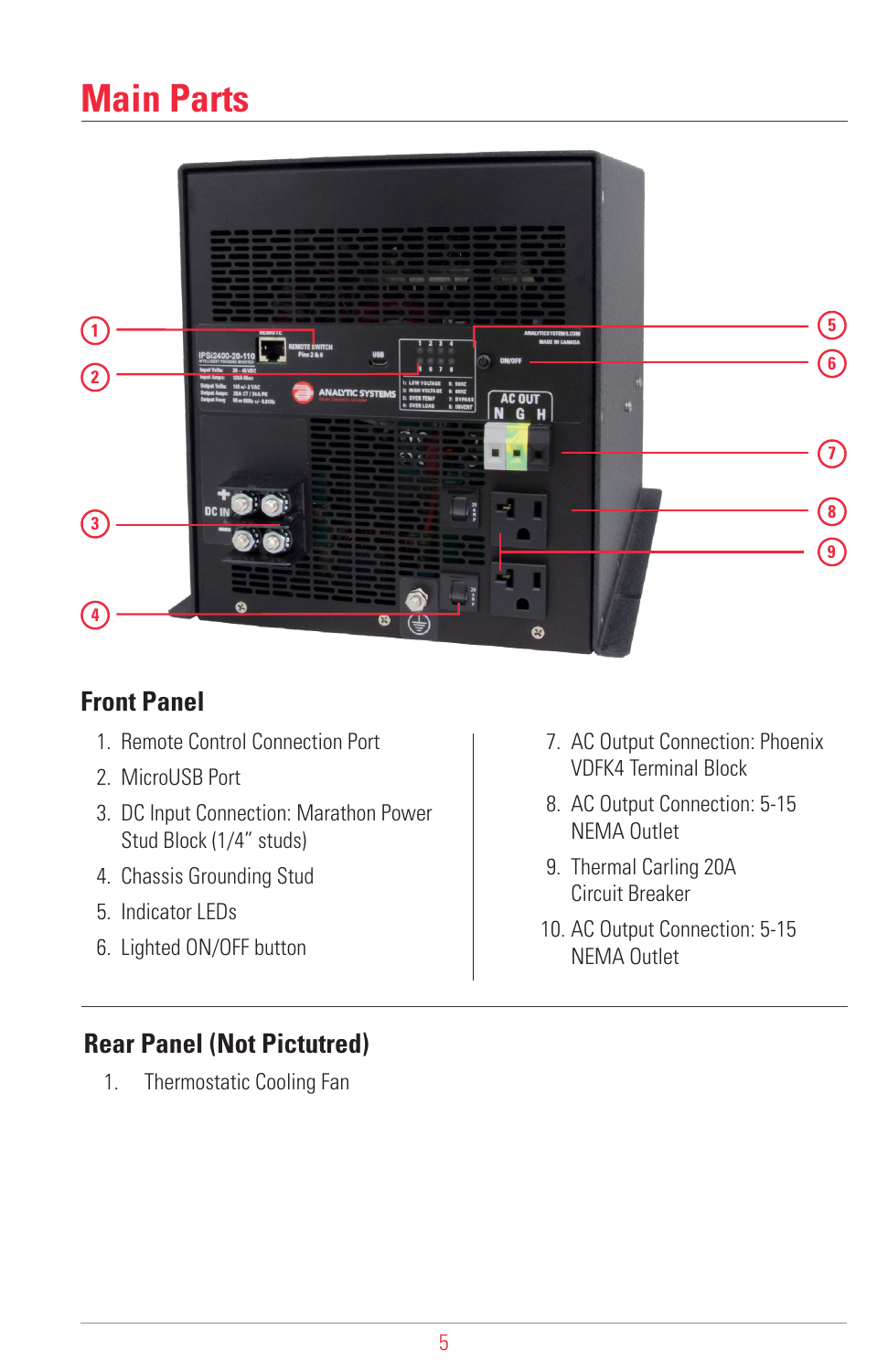### **Operation**

Before operating, the Inverter must be properly installed and the load and power source must be properly connected. See *Installation, DC Connections,* and *AC connections* for more information.

The IPSi2400 is designed for simple and intuitive operation. It is also designed to function unattended and will automatically attempt to recover from any alarm conditions or malfunctions.

- 1. To turn the unit on, press the On/Off button.
- 2. The On/Off button and Invert LED will glow to indicate AC power on the output(s). Either the 50Hz or 60Hz LED will also glow corresponding to the unit's output frequency.
- 3. The Inverter will automatically being supplying the loads with the voltage listed on its label.
- 4. To turn the unit off, push the On/Off button again and wait until all of the LEDs to turn off.

### **Controls and Indicators**

The Inverter's front panel features 8 LED indicators to display the unit's operating condition. Their functions are detailed below.

**Low Voltage:** This LED blinks red when the input voltage nears the minimum limit for proper operation. It glows red when the input voltage is too low for proper operation. The Bypass LED will also glow red and the Invert LED and On/Off button will stop glowing.

**High Voltage:** The LED blinks red when the input voltage nears the maximum limit for proper operation. It glows red when the input voltage is too high for proper operation. The Bypass LED will also glow red and the Invert LED and On/Off button will stop glowing.

**Over Temp:** This LED blinks red if the unit's internal temperature nears the safe limit. The Inverter will automatically derate its maximum power rating to maintain a safe operating temperature. This LED glows red if the Inverter is too hot to operate. The Bypass LED will also glow red and the Invert LED and On/Off button will stop glowing.

**Over Load:** This LED blinks red if the current drawn by the load reaches the unit's continuous rating. It glows red if the current drawn reaches the peak rating.

**50 Hz:** This LED glows green if the Inverter is set to output frequency of 50.00 Hz. This setting can be changed using InverterWizard.

**60 Hz:** This LED glows green if the Inverter is set to output frequency of 60.00 Hz. This setting can be changed using InverterWizard.

**Bypass:** This LED glows green if the Inverter is in Bypass mode. This feature is only available on units with the Off-Line UPS option. For more information, see *Off-line UPS* section. This LED glows red if the Inverter is experiencing an alarm condition.

**Invert:** This LED glows green when the Inverter operating normally.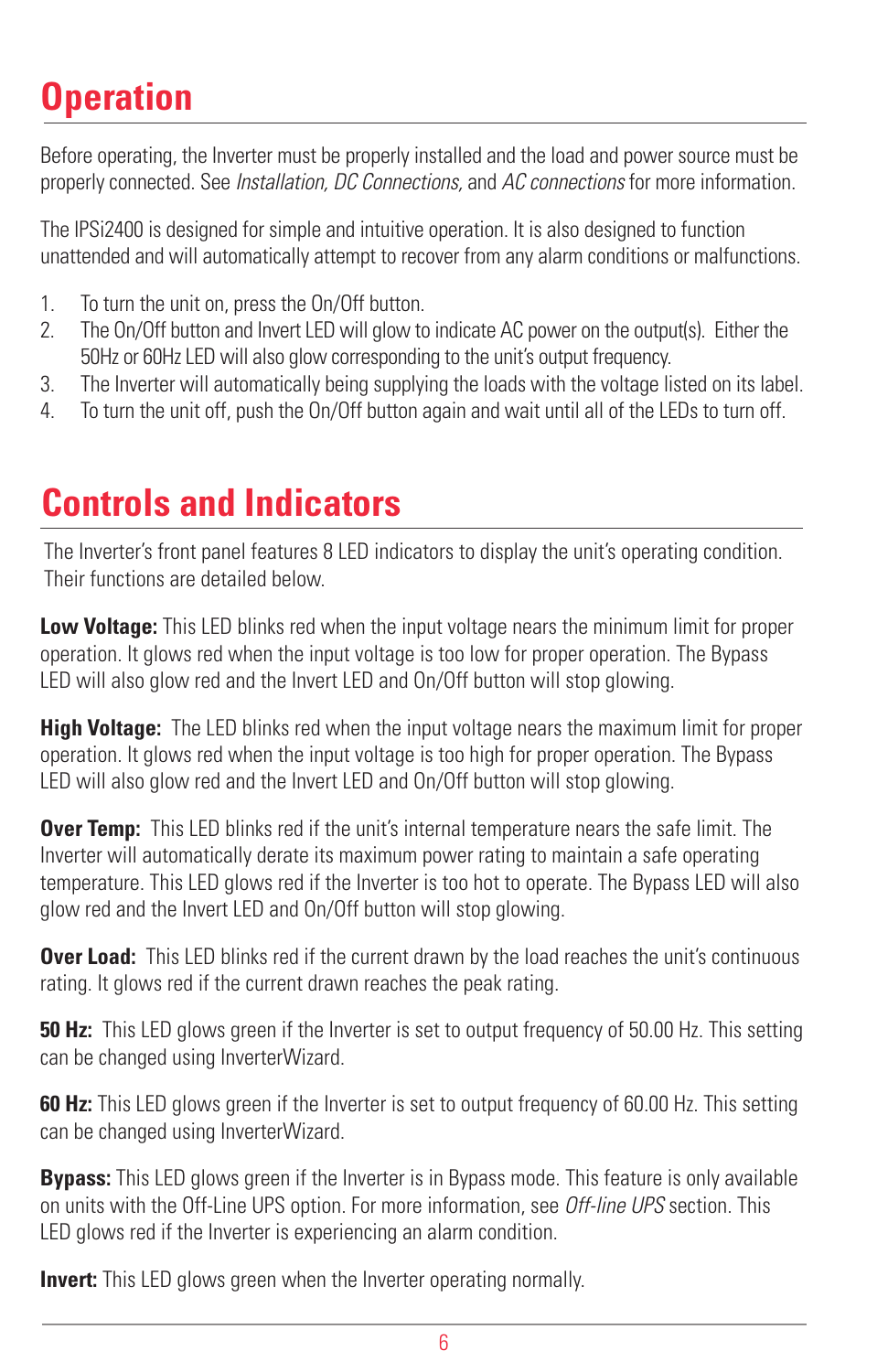### **Installation**

#### **Mounting**

Mount the Inverter in a WELL VENTILATED and DRY area with at least 1 inch (2.54 cm) of clearance all around the unit.

#### **DANGER:** *Do not mount the unit anywhere explosive gases can accumulate.*

A slight arc may form when the power leads are connected and, in the unlikely event of a failure, sparks may be generated inside the unit.

#### **CAUTION:** *The unit must be mounted on a flat horizontal surface*.



The heavy-duty toroidal power transformer inside the inverter weighs 50+ pounds. Unless the unit is mounted horizontally, it could break free from its single mounting bolt under severe vibration.

#### **Grounding**

The unit case is connected to AC Ground and AC Neutral in order to meet regulatory requirements and reduce the possibility of it generating any radio frequency interference.

The unit case must be bonded appropriately to the grounding system of the vehicle or marine vessel. On a vehicle, bond the case to the vehicle's frame. On a marine vessel, bond the case to the vessel's hull. A grounding stud is provided on the front panel for this purpose.

To ensure proper grounding, check the connection with an ohmmeter. The case is isolated from the DC input, so the DC power can be connected to a different ground from the AC output.

#### **Disconnecting**

If you need to disconnect the Inverter for service or storage:

- 1. Move the power switch to OFF and disconnect the DC power source.
- 2. With power disconnected, move the power switch to ON.
- 3. Leave the switch in this position for one minute to discharge the storage capacitors.
- 4. Return the power switch to the OFF position. Disconnect the load(s).
- 5. The inverter is ready for service or storage.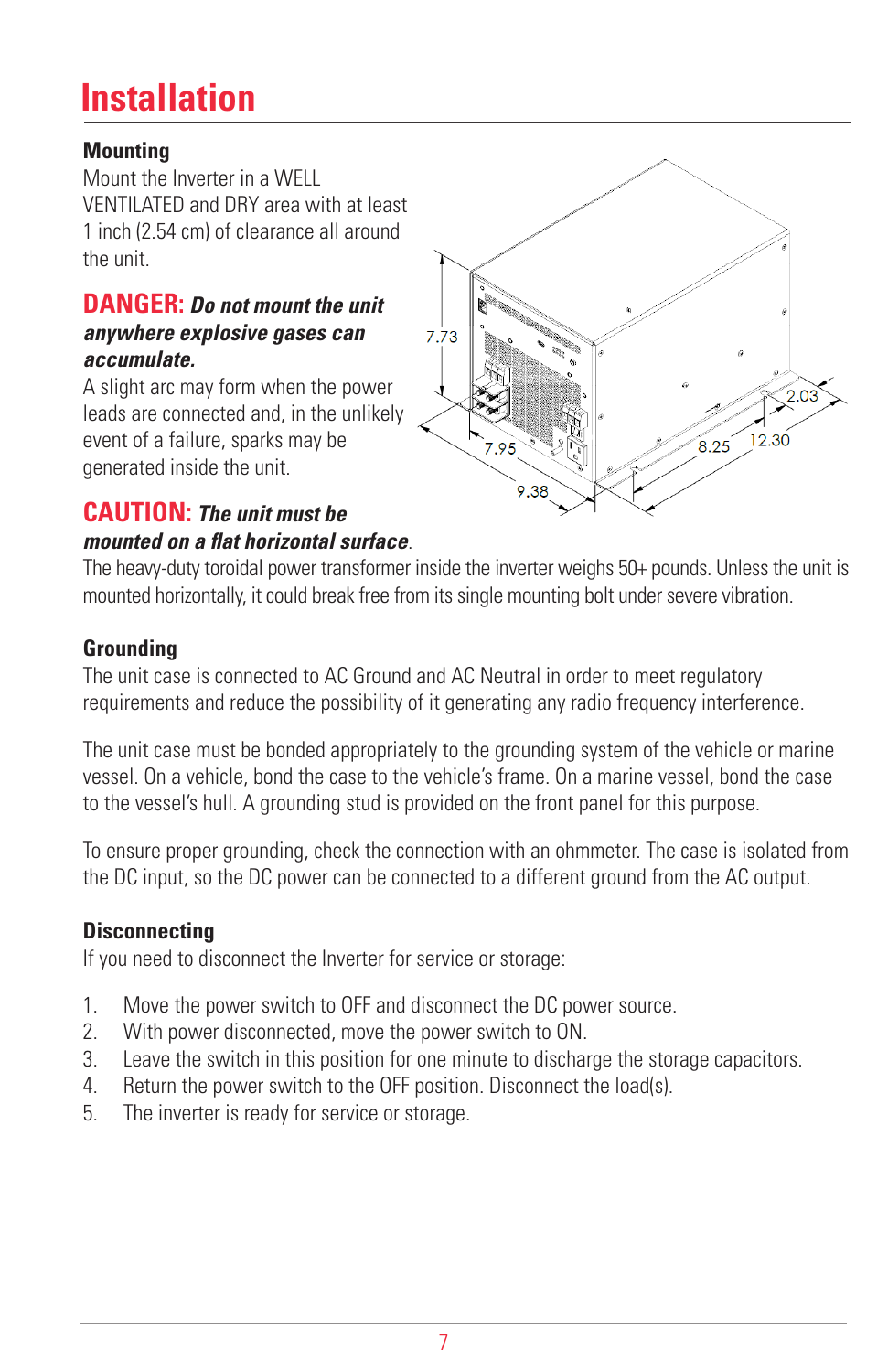### **DC Connections**

#### **BEFORE MAKING ANY CONNECTIONS, MAKE THE POWER SWITCH IS OFF.**

### **DC INPUT CONNECTION**

Before making any connections to the unit, you will need to prepare an external circuit breaker or fuse for the DC power source. See *Specifications* for the appropriate rating.

This unit is equipped with a Marathon Terminal Block connector with 4 1⁄4" studs to serve as a DC input connection. An externally-supplied circuit breaker or fuse is required for safe operation.

- Connect the positive terminal of the DC power source to the indicated terminal block stud(s) using RED AWG12 stranded wire and appropriately sized lugs.
- Connect the negative terminal of the DC power source to the indicated terminal block stud(s) using BLACK AWG12 stranded wire and appropriately sized lugs.

#### **TIP:** *Use the largest gauge (AWG 1/0) recommended) and shortest length of welding wire possible.*

The biggest effect on Inverter performance and EMI is the length and gauge of the DC Input connections.

#### **TIP:** *Make sure the wire insulation butts up tightly against the lug.*

For maximum safety, no non-insulated wire should be exposed. Trim the length of non-insulated wire if necessary.

#### **CAUTION**: *Do not reverse connect the input wires.*

This will cause serious damage to the Inverter and will not be covered under warranty.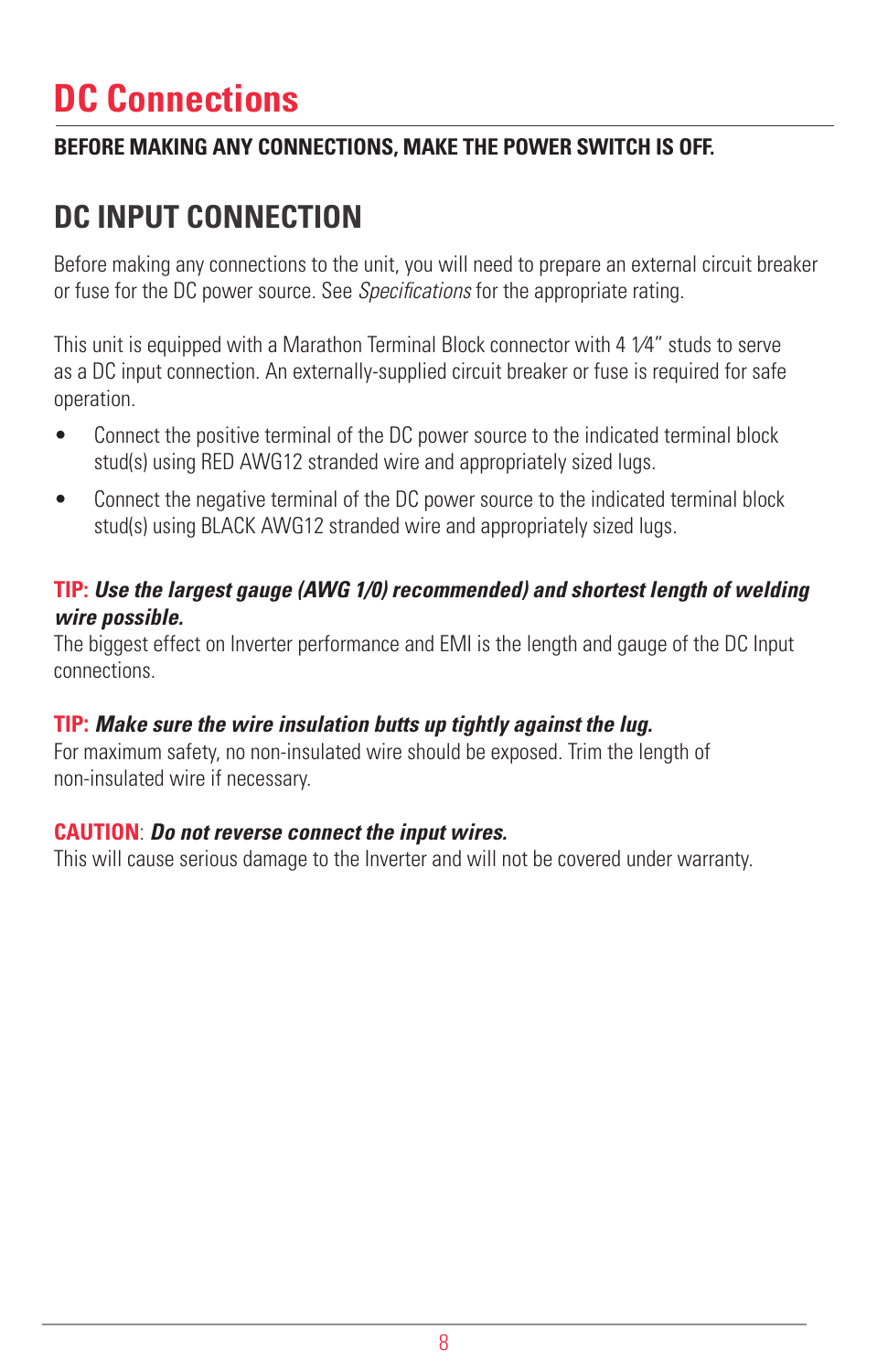### **AC Connections**

#### **BEFORE MAKING ANY CONNECTIONS, MAKE THE POWER SWITCH IS OFF.**

### **AC OUTPUT CONNECTIONS**

This unit is equipped with two AC Output connections.

- A standard NEMA 5-15 AC receptacle is provided for connection. This connection is protected by a Thermal Carling 15A circuit breaker.
- A 30 amp, 250V rated CSA/UL approved Phoenix VDFK terminal block is also provided for wiring to a distribution panel. It is wired as follows:

| <b>Block Color</b> | <b>Function</b>   |
|--------------------|-------------------|
| Grey               | <b>AC Neutral</b> |
| Green / Yellow     | AC Ground         |
| <b>Black</b>       | AC Hot            |

#### **CAUTION**: *Do not apply AC voltage to the output connection.*

This will damage the Inverter and will not be covered under warranty.

#### **CAUTION**: *This terminal block is NOT protected by a circuit breaker.*

Each device wired to the distribution panel connected to the terminal block must have its own circuit breaker. Ensure that the total average load of all the devices does not exceed the continuous current rating of the unit.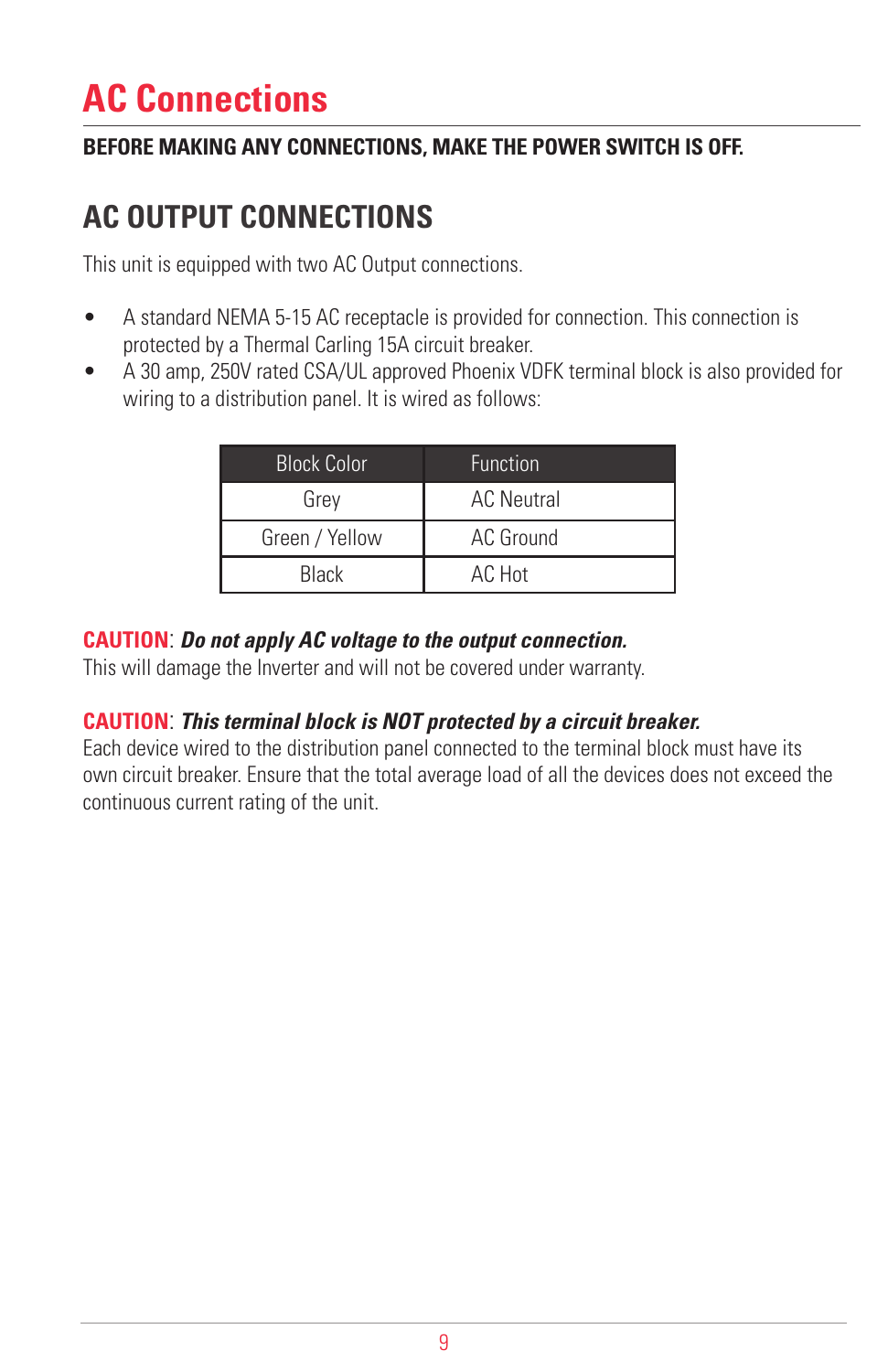### **Remote Control Port (Optional)**

This port is intended to connect to an Analytic Systems Digital Remote Control, but can also be used for as a remote ON/OFF switch, isolated RS232 communications terminal and dry contact output fail indicator.

The remote control port is a standard RJ45 style "telephone jack" connector with Analytic Systems proprietary connections. The wire colors in the table below correspond to colors found in any standard T-568B network cable.

#### **CAUTION**: *Do not connect this port to a computer!*

This will cause serious damage to the Inverter and computer. This damage is not be covered under warranty.

| Pin Number | Wire Color          | <b>Function</b>   |
|------------|---------------------|-------------------|
|            | White/Orange Stripe | Remote ON/OFF     |
| 2          | Orange              | Digital Ground    |
| 3          | White/Green Stripe  | $+12V$ Out        |
|            | Blue                | <b>RX RS232</b>   |
| 5          | White/Blue Stripe   | <b>TX RS232</b>   |
| 6          | Green               | Gnd RS232         |
|            | White/Brown         | Dry Contact Relay |
| 8          | <b>Brown</b>        | Dry Contact Relay |

#### **Remote On/Off**

Pins 1 (White/Orange) and 2 (Orange) can be used to turn the Inverter ON or OFF. Connect the pins together through a switch or relay to turn the Inverter OFF and disconnect them to turn the Inverter ON. The front panel power switch must be ON for this connection to function.

#### **Isolated RS232 Communications**

Pins 4 (Blue), 5 (White/Blue) and 6 (Green) are an isolated RS232 port that can be used for communication to/from the Inverter. Information on the standard data structure or custom programming is available from the Analytic Systems. Pin 4 is RX, Pin 5 is TX and Pin 6 is Return.

#### **Dry Contact Output Fail Relay**

Pins 7 (White/Brown) and 8 (Brown) are wired to the contacts of an output fail relay controlled by the processor. The contacts will be CLOSED if the Inverter is operating normally and OPEN if it has failed. An LED or buzzer can be wired to these pins to serve as a failure indicator.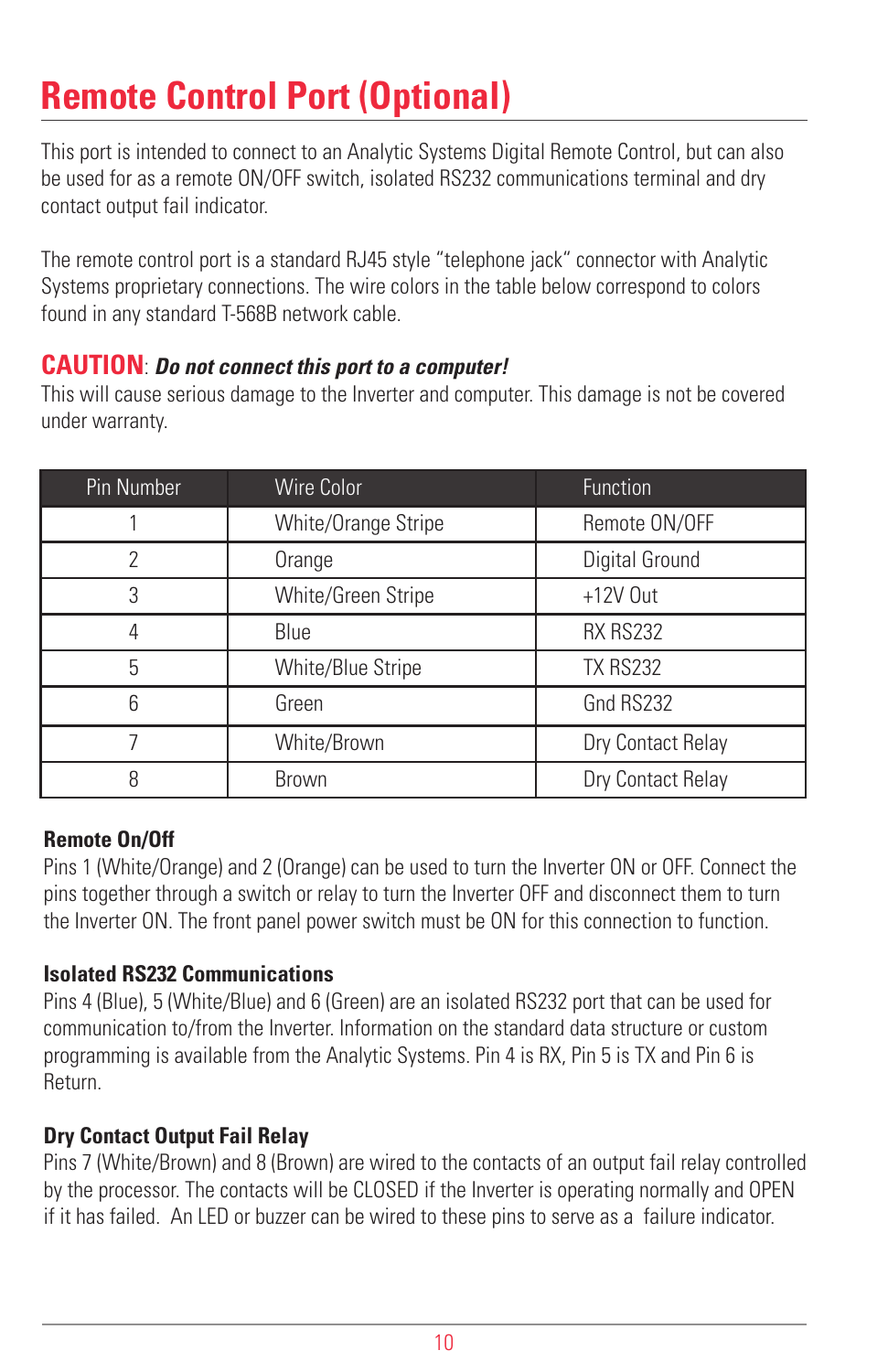# **Off-line UPS (Optional)**

The Off-line UPS (Uninterrupted Power Source) option allows the Inverter to be used as a backup power source in the event of external AC power failure.

#### **To set up the Off-line UPS**

- 1. Connect the external AC power source to the AC Input Connection.
- 2. Connect the batteries to the DC Input Connection.
- 3. Connect the load to the AC Output Connection.
- 4. Move the Power Switch to the ON position. The Bypass LED will glow green indicating the load is drawing current from the AC Input Connection.

In the event that external AC power fails, the Inverter will sense the voltage drop, power on, and begin supplying AC power to the load. It will continue to do so until either time the external AC power is restored or the batteries become discharged.

The voltage thresholds for the Inverter to take over supplying AC Power or to stop supplying AC power to the load are all factory-preset to typical values. However, you can use the *InverterWizard* software to adjust these values to fit your specific needs. For more information, see the *InverterWizard* manual.

#### **TIP:** *Choose batteries with enough capacity to ensure that the Inverter can power the load for the required amount of time in the event of AC power failure.*

For example, a 2000W Inverter running from 24 VDC input will draw ~100 amps, so for 2 hours of runtime the minimum required battery capacity is 280 amps hours of capacity at 24 volts.

### **InverterWizard Program**

The Inverter is factory preset for the input voltage, output voltage, and output frequency on the label. If these parameters are satisfactory, the Inverter can be put immediately into service.

The low voltage shutdown parameters are set for the lowest battery voltage that the Inverter will support. They are 12 Volts for a -12 model, 24 Volts for a -20 mode, and 48 Volts for a -40 model

If the Inverter is powered by alternate DC battery voltage such as 32/36 Volts for a -20 model or 72 Volts (rail) for a -40 model, then the low voltage shutdown parameters will need to be changed. You can do this using the free-to-download *InverterWizard* software from www.analyticsystems.com

With *InverterWizard*, you can also:

- Set the Output Frequency (50.00 or 60.00 Hz)
- Adjust the Output Voltage  $(\pm 10\%$  range at 1 VAC intervals)
- Set the voltage thresholds for UPS (For units with the Off-line UPS Option)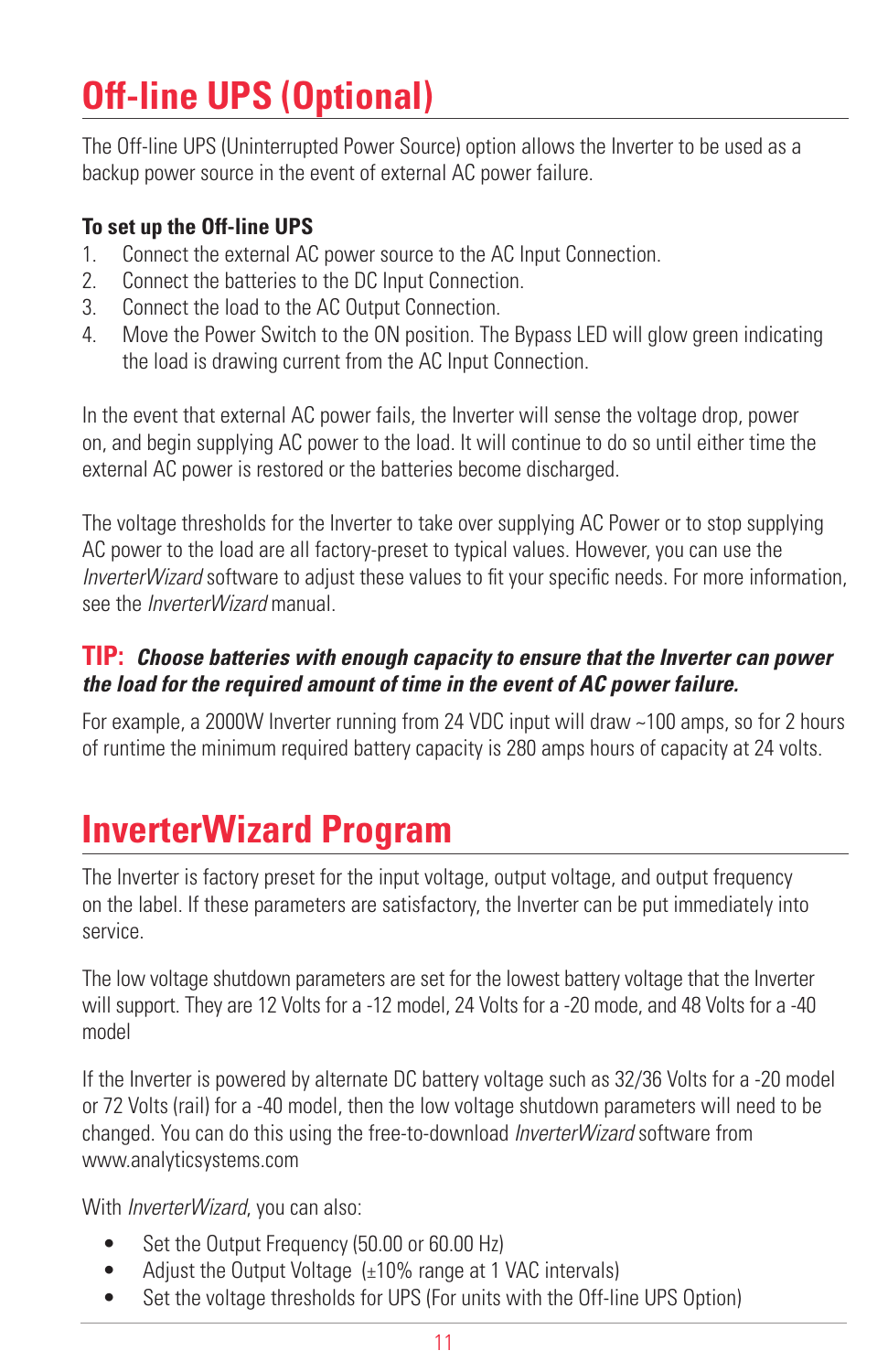### **Troubleshooting**

This unit features eight LED indicators and an alarm buzzer to help diagnose any malfunctions. The Inverter will sound the buzzer to alert you prior to shutting down. You should immediately check the LED indicators to determine the cause of the shutdown.

| <b>LED Indicator</b> | Meaning                                                                                                                                                                                                                   |
|----------------------|---------------------------------------------------------------------------------------------------------------------------------------------------------------------------------------------------------------------------|
| <b>LOW VOLTAGE</b>   | The input voltage is too low for normal operation.                                                                                                                                                                        |
| Fix:                 | Check that the rating of the DC power source is appropriate for the<br>application. Check that the input cables and connections are not<br>corroded or damaged.                                                           |
|                      | If using InverterWizard, check the Low Voltage parameters are set<br>properly for the battery voltage you are using, for example: 21V for a<br>24V battery and 28V for a 32V battery.                                     |
|                      | If everything else is normal, the cause is likely an internal compo-<br>nent failure and the unit must be returned for repair.                                                                                            |
|                      |                                                                                                                                                                                                                           |
| <b>HIGH VOLTAGE</b>  | The input voltage is too high for normal operation.                                                                                                                                                                       |
| Fix:                 | Check that the rating of the DC power source is appropriate for<br>the application. The Inverter can be damaged if the input voltage<br>exceeds the maximum rating. Over-voltage damage is not covered<br>under warranty. |
|                      | If the power source is functioning correctly, the cause is likely an<br>internal component failure and the unit must be returned for repair.                                                                              |
| <b>OVER TEMP</b>     | The unit's internal temperature is too hot for normal operation.                                                                                                                                                          |
| Fix:                 | Check that the unit's cooling fans are functioning. If the fans are run-<br>ning, you may need to remount the Inverter for improved ventilation.                                                                          |
|                      | If the fans are NOT running, the Inverter must be returned to the<br>manufacturer for repair.                                                                                                                             |
| <b>OVER LOAD</b>     | The load is drawing too much current from the Inverter                                                                                                                                                                    |
| Fix:                 | The unit has been operating at peak current for longer than its<br>intended duty cycle. Reduce the load by disconnecting some devices<br>from the unit's AC output.                                                       |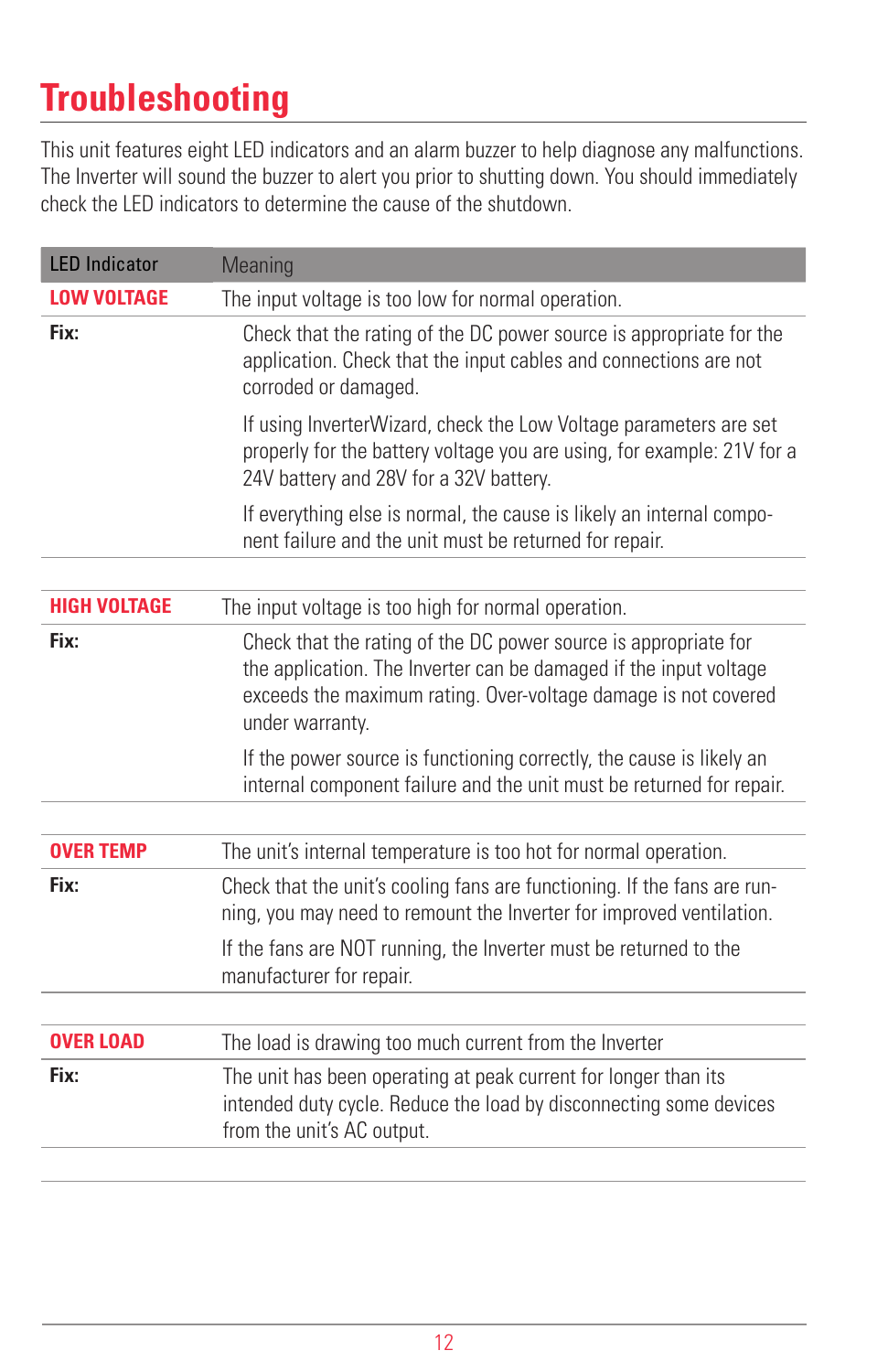### **Specifications**

| Input                    | $-20$                                                                                                                                                                                                                                                                                             |                                                                 | $-40$                 |  |  |
|--------------------------|---------------------------------------------------------------------------------------------------------------------------------------------------------------------------------------------------------------------------------------------------------------------------------------------------|-----------------------------------------------------------------|-----------------------|--|--|
| Nominal Voltage          | 24, 28, 32 or 36 VDC                                                                                                                                                                                                                                                                              |                                                                 | 48 or 72 VDC          |  |  |
| <b>Actual Voltage</b>    | 20 - 45 VDC                                                                                                                                                                                                                                                                                       | 40 - 80 VDC                                                     |                       |  |  |
| Amps (max)               | 120 A                                                                                                                                                                                                                                                                                             |                                                                 | 60 A                  |  |  |
| Input Fuse               |                                                                                                                                                                                                                                                                                                   | None, external fuse or breaker required                         |                       |  |  |
|                          |                                                                                                                                                                                                                                                                                                   |                                                                 |                       |  |  |
| <b>Output</b>            | $-110$                                                                                                                                                                                                                                                                                            |                                                                 | $-220$                |  |  |
| Actual Voltage           | $110 \pm 2$ VAC                                                                                                                                                                                                                                                                                   | $220 \pm 4$ VAC                                                 |                       |  |  |
| Amps (max)               |                                                                                                                                                                                                                                                                                                   | 20 A (cont) / 24 A (peak)<br>10 A (cont) / 12 A (peak)          |                       |  |  |
| Frequency                | 50.00 or 60.00 $\pm$ 0.1 Hz                                                                                                                                                                                                                                                                       |                                                                 |                       |  |  |
| Distortion               | <2% at 2400 Watts into resistive load                                                                                                                                                                                                                                                             |                                                                 |                       |  |  |
| Regulation (Line & Load) | $< +/- 2.0\%$                                                                                                                                                                                                                                                                                     |                                                                 |                       |  |  |
| Duty Cycle               | Continuous 100% for 24 hours per day                                                                                                                                                                                                                                                              |                                                                 |                       |  |  |
| Mechanical               |                                                                                                                                                                                                                                                                                                   |                                                                 |                       |  |  |
| Length                   | 15.2 in / 38.5 cm                                                                                                                                                                                                                                                                                 |                                                                 |                       |  |  |
| Width                    | 9.4 in / 23.8 cm (including lifting handles)                                                                                                                                                                                                                                                      |                                                                 |                       |  |  |
| Height                   | 9.3 in / 23.6 cm                                                                                                                                                                                                                                                                                  |                                                                 |                       |  |  |
| Clearance                | 1 in $/$ 2.5 cm (all around)                                                                                                                                                                                                                                                                      |                                                                 |                       |  |  |
| Material                 | Marine Grade Aluminum                                                                                                                                                                                                                                                                             |                                                                 |                       |  |  |
| Finish                   | Black Powder Epoxy / Black Anodized                                                                                                                                                                                                                                                               |                                                                 |                       |  |  |
| Fastenings               | 18-8 Stainless Steel                                                                                                                                                                                                                                                                              |                                                                 |                       |  |  |
| Weight                   | 52.5 lb / 24.0 kg                                                                                                                                                                                                                                                                                 |                                                                 |                       |  |  |
| Connections              | DC In - Marathon ST722B2502UH, 175 Amp, 300V Rating c/w Protective Snap On Cover<br>AC Out - 2 x NEMA 5-20 receptacle or 2 x 16A 250V CEE 7/7 receptacles with circuit<br>breaker protection, plus one 30A hardwire connection<br>AC In – one 30A hardwire connection (with Off-Line UPS Option). |                                                                 |                       |  |  |
| Warranty                 | 3 Years                                                                                                                                                                                                                                                                                           |                                                                 |                       |  |  |
| Environmental            |                                                                                                                                                                                                                                                                                                   |                                                                 |                       |  |  |
| Efficiency               | >90% @ maximum output                                                                                                                                                                                                                                                                             |                                                                 |                       |  |  |
| Temp Range               | -25°C to +40°C @ maximum output                                                                                                                                                                                                                                                                   |                                                                 |                       |  |  |
| Isolation                | Input-Output, Input-Case & Output-Case: 1500VDC                                                                                                                                                                                                                                                   |                                                                 |                       |  |  |
| Safety                   | Built to CSA 22.2.107.1 & UL458 standards                                                                                                                                                                                                                                                         |                                                                 |                       |  |  |
|                          |                                                                                                                                                                                                                                                                                                   | Designed and manufactured by: ANALYTIC SYSTEMS WARE (1993) LTD. |                       |  |  |
| 8128 River Way           |                                                                                                                                                                                                                                                                                                   | p. 604.946.9981 f. 604.946.9983                                 |                       |  |  |
| Delta, BC V4G 1K5        | Canada                                                                                                                                                                                                                                                                                            | tf. 800.668.3884 US/Canada                                      |                       |  |  |
| www.analyticsystems.com  |                                                                                                                                                                                                                                                                                                   | info@analyticsystems.com                                        | Revised June 24, 2016 |  |  |

\* Specifications subjects to change without notice.